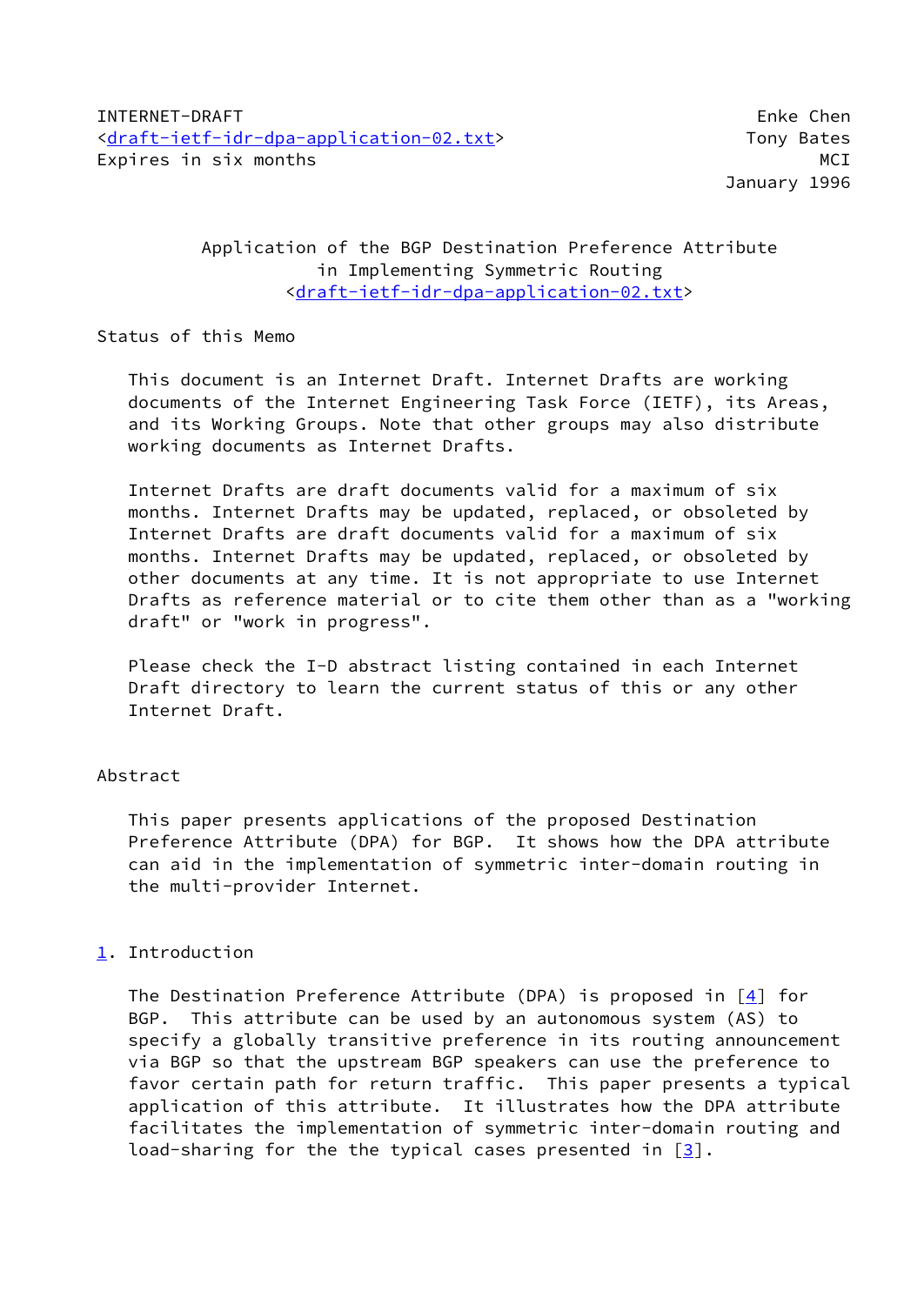| INTERNET-DRAFT | Application of DPA | January 1996 |
|----------------|--------------------|--------------|
|----------------|--------------------|--------------|

 This paper assumes that in general an ISP treats other ISPs equally (in terms of the "LOCAL\_PREF" parameter) in the route selection process. It also assumes the following order of preference is followed for the purpose of route selection: first the "LOCAL\_PREF" parameter, followed by the DPA attribute, the shortest AS-path, the MED and the IGP metric.

### <span id="page-1-0"></span>[2](#page-1-0). Application of the DPA Attribute

In  $[3]$  $[3]$  we present several typical topologies of Internet connections, their inter-domain routing requirements, and the current practice to implement these routing policies. This section illustrates how the DPA attribute can be used to facilitate the implementation.

<span id="page-1-1"></span>[2.1](#page-1-1) An Entity with a Single Direct Provider



#### Figure 1

 The routing is always symmetric at the inter-domain level. The DPA attribute should not be set as it is not needed.

AS1 can either take full routing or use default.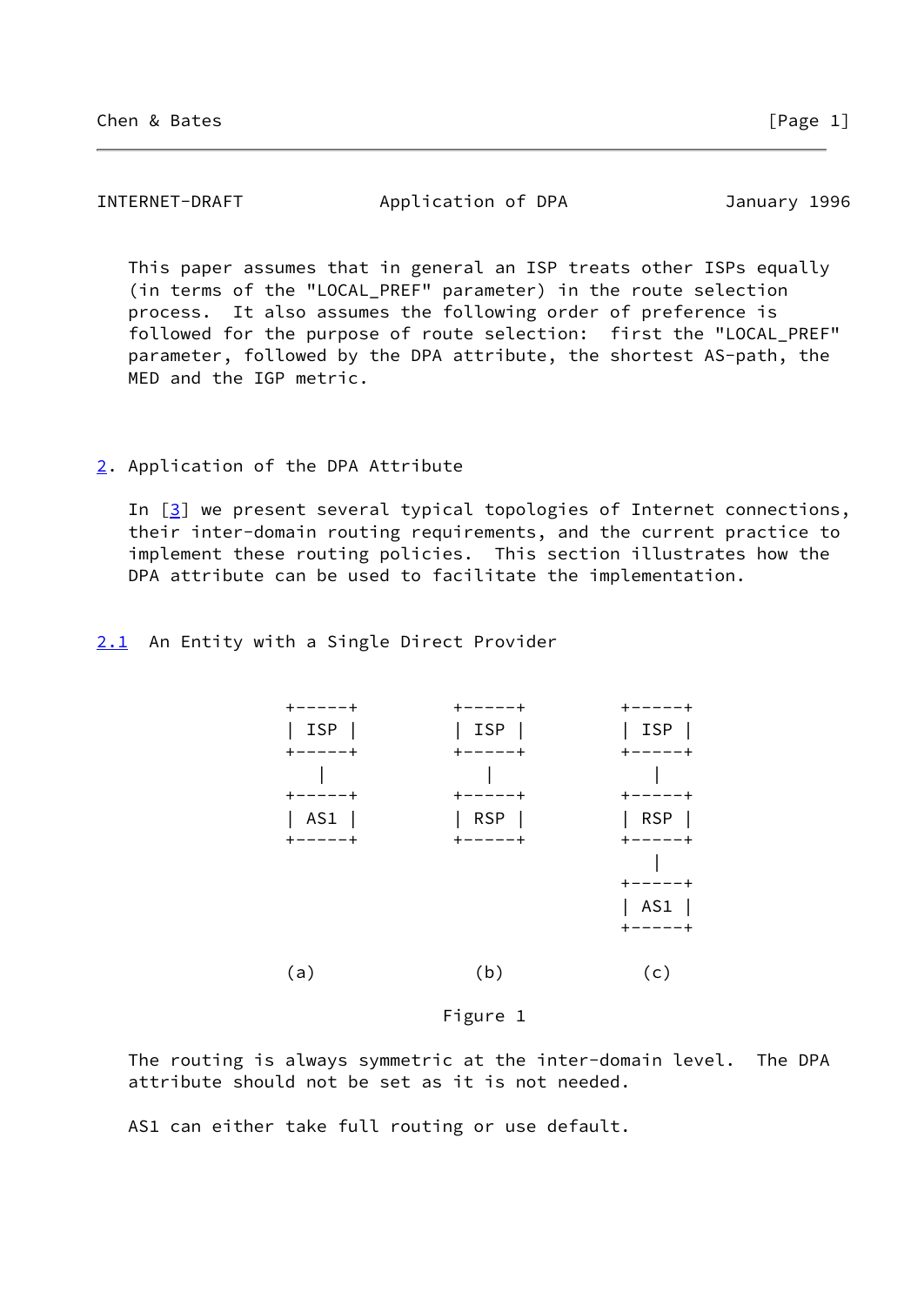Chen & Bates [Page 2]

INTERNET-DRAFT Application of DPA January 1996

### <span id="page-2-0"></span>[2.2](#page-2-0) Backup of Entities with Different Direct Providers





 In all cases of Figure 2, in order to provide for backup, AS1 shall permit the acceptance of AS2's routes from both AS2 and AS1's direct providers, and permits their announcement to its direct providers. Similar configuration for AS2. As presented in  $[3]$  $[3]$ , the "LOCAL\_PREF" configuration is sufficient to implement the routing requirements. It is not necessary to use the DPA attribute.

 However, the DPA attribute would simplify the implementation as shown in the following.

Policy 1: Used solely as a backup link.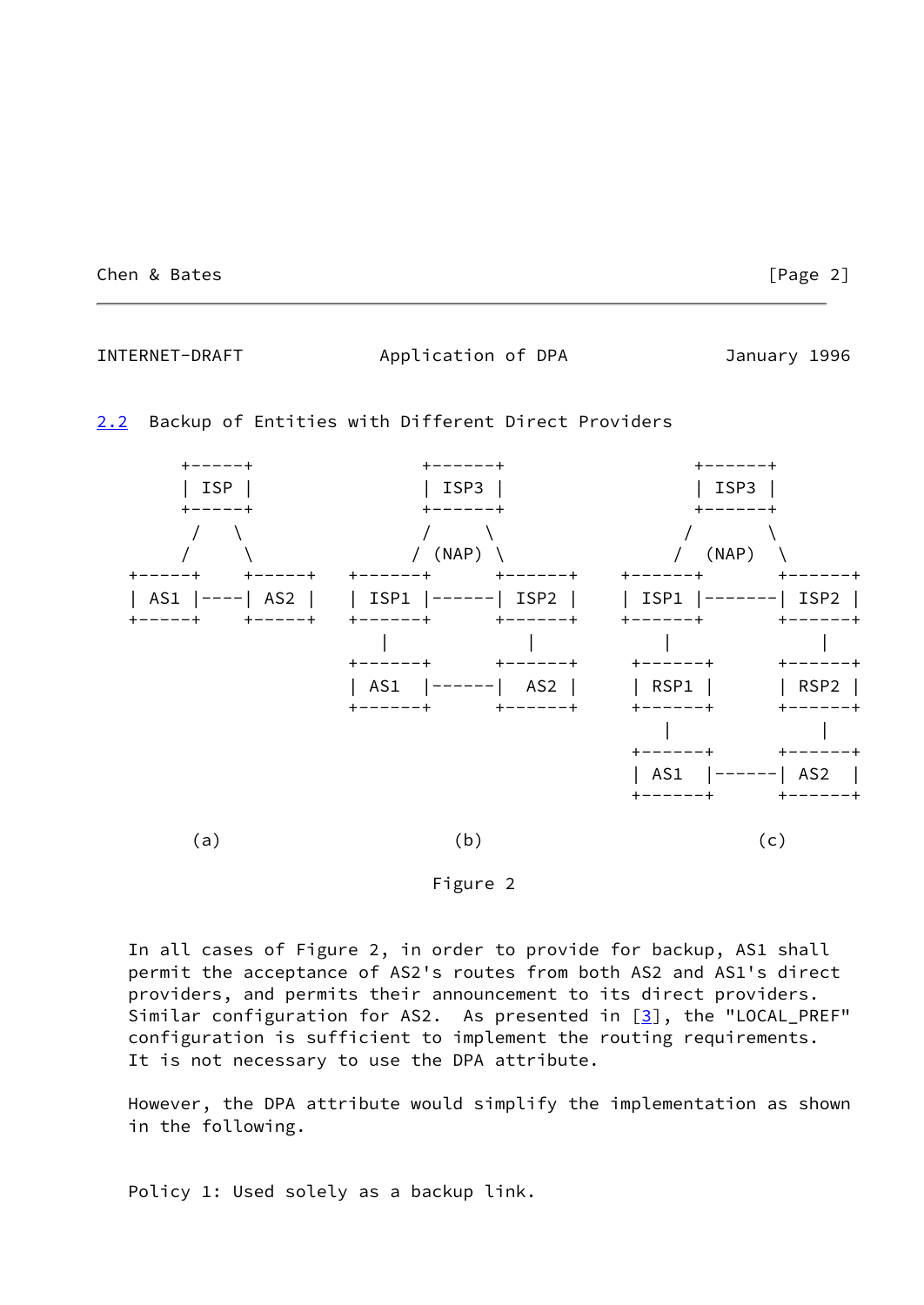AS1 can simply announce all its routes with a higher DPA value to its direct provider, and with a lower DPA value to AS2. AS1 can either carry full routing or only take partial routing (AS2's routes) from both its direct provider and AS2, and configure default routes. Similar configuration for AS2.

 Policy 2: Used for traffic between AS1 and AS2, and as backup in general

 As with Policy 1, AS1 can simply announce all its routes with a higher DPA value to its direct provider, and with a lower DPA

Chen & Bates [Page 3]

INTERNET-DRAFT Application of DPA January 1996

 value to AS2. AS1 also needs to configure proper "LOCAL\_PREF" value for AS2's routes. This is to override the higher DPA value for AS2's routes received from the direct provider. AS1 can either carry full routing or only take partial routing (AS2's routes) from both its direct provider and AS2, and configure default routes. Similar configuration for AS2.

## <span id="page-3-0"></span>[2.3](#page-3-0) An Entity with Multiple Direct Providers

 This is where the DPA attribute would be most useful. As shown in Figure 3, AS1 has two direct providers. X and Y are routes of AS1. Note that AS1 could be an RSP.

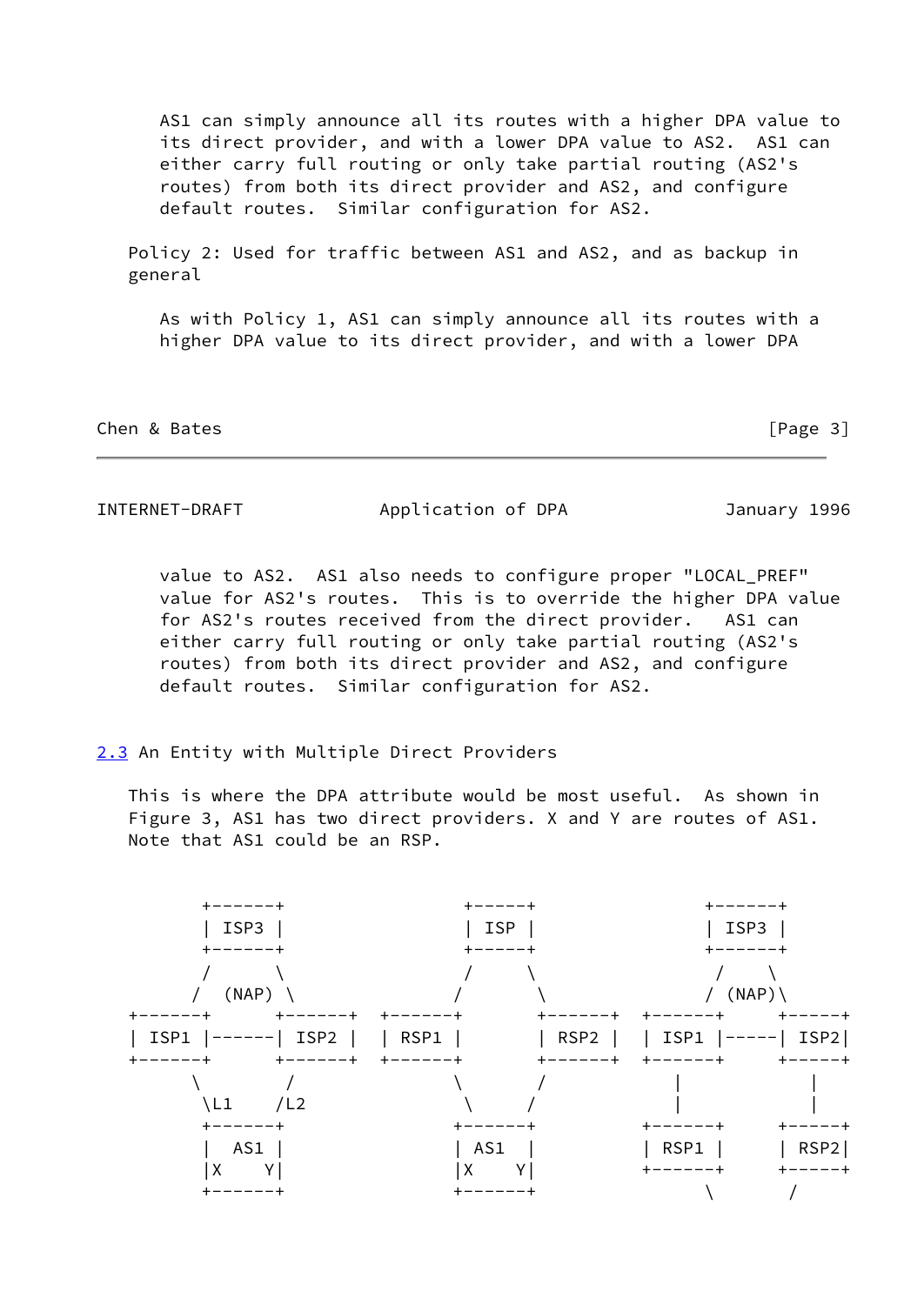| $\lambda$ /<br>$+ - - - - - +$ |  |
|--------------------------------|--|
| AS1  <br>$ X \tY $             |  |
| $+ - - - - - +$                |  |

 $(a)$  (b)  $(c)$ 

Figure 3

Policy 1: One link is used as primary, the other as pure backup

AS discussed in  $[3]$  $[3]$ , the routing policy can be implemented by coordinating the "LOCAL\_PREF" parameter with direct providers. It is not necessary to use the DPA attribute.

 However, the DPA attribute would simplify the implementation as detailed in the following.

Chen & Bates [Page 4]

INTERNET-DRAFT Application of DPA January 1996

 AS1 can simply announce all its routes with a higher DPA value to the primary provider, and with a lower DPA value to the other provider.

AS1 can either carry full routing or use default. If AS1 takes full routing, then AS1 also need to configure "LOCAL\_PREF" so that the primary path is preferred.

 Policy 2: Each link is used for traffic with the respective direct provider. In general one link is used as primary, the other as backup.

 As with Policy 1, AS1 can simply announce all its routes with a higher DPA value to the primary provider, and with a lower DPA value to the other provider.

AS1 can be configured:

 o either with partial routing (only routes of the direct providers and their customers) and configure default routes with different weights.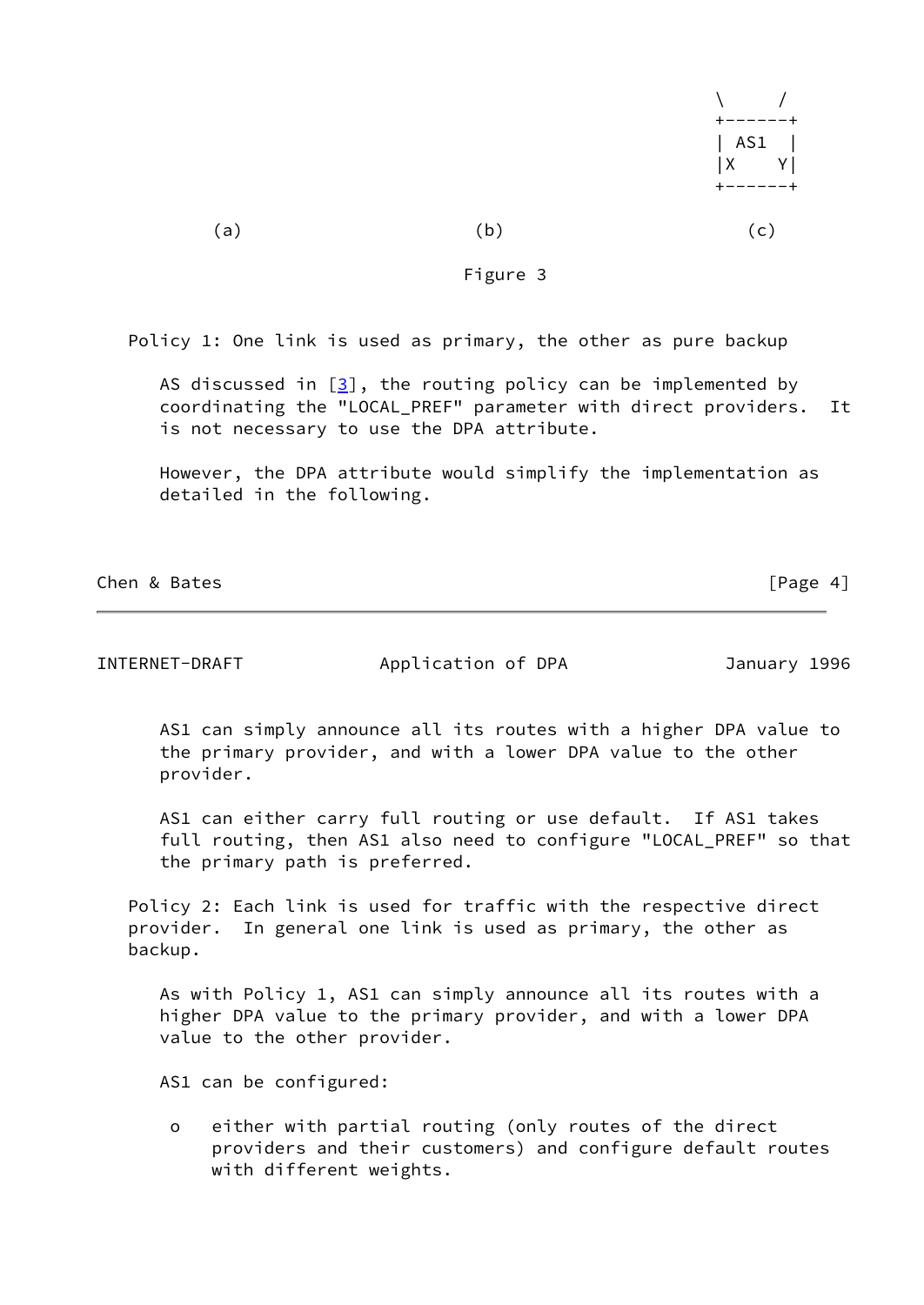o or with full routing and configure "LOCAL\_PREF" values. The AS-list would still need to be updated and maintained, as discussed in [\[3\]](#page-8-1).

Policy 3: Partial load-sharing among these links

 That is, the direct link is used for traffic between AS1 and its direct providers including its customers. However, the closest exit point would be taken for traffic beyond these direct providers and their customers.

 AS1 shall categorize its networks into two categories (say X and Y). Then, X routes shall be configured with higher DPA value when they are being announced to one direct provider, and with lower DPA values when they are being announced to the other direct provider. Similar configuration for Y routes.

 In addition, AS1 also needs to configure "LOCAL\_PREF" so that the direct link is taken between the AS and its direct providers.

 AS1 can take full routing. It can also take partial routing (routes of direct providers and their customers), and configure equal-weight default routes at its border routers and propagate them into its AS.

Chen & Bates [Page 5]

INTERNET-DRAFT Application of DPA January 1996

Policy 4: Complete load-sharing among these links

 That is, each network in AS1 sends packets to the closer (in terms of internal route preference) border router that peers with a direct provider. The return traffic is expected to take a symmet ric path.

 AS1 shall categorize its networks into two categories (say X and Y). Then, X routes shall be configured with higher DPA value when they are being announced to one direct provider, and with lower DPA values when they are being announced to the other direct provider. Similar configuration for Y routes.

 It is much simpler if AS1 does not take full routing. Then AS1 can configure default routes at its border routers and propagate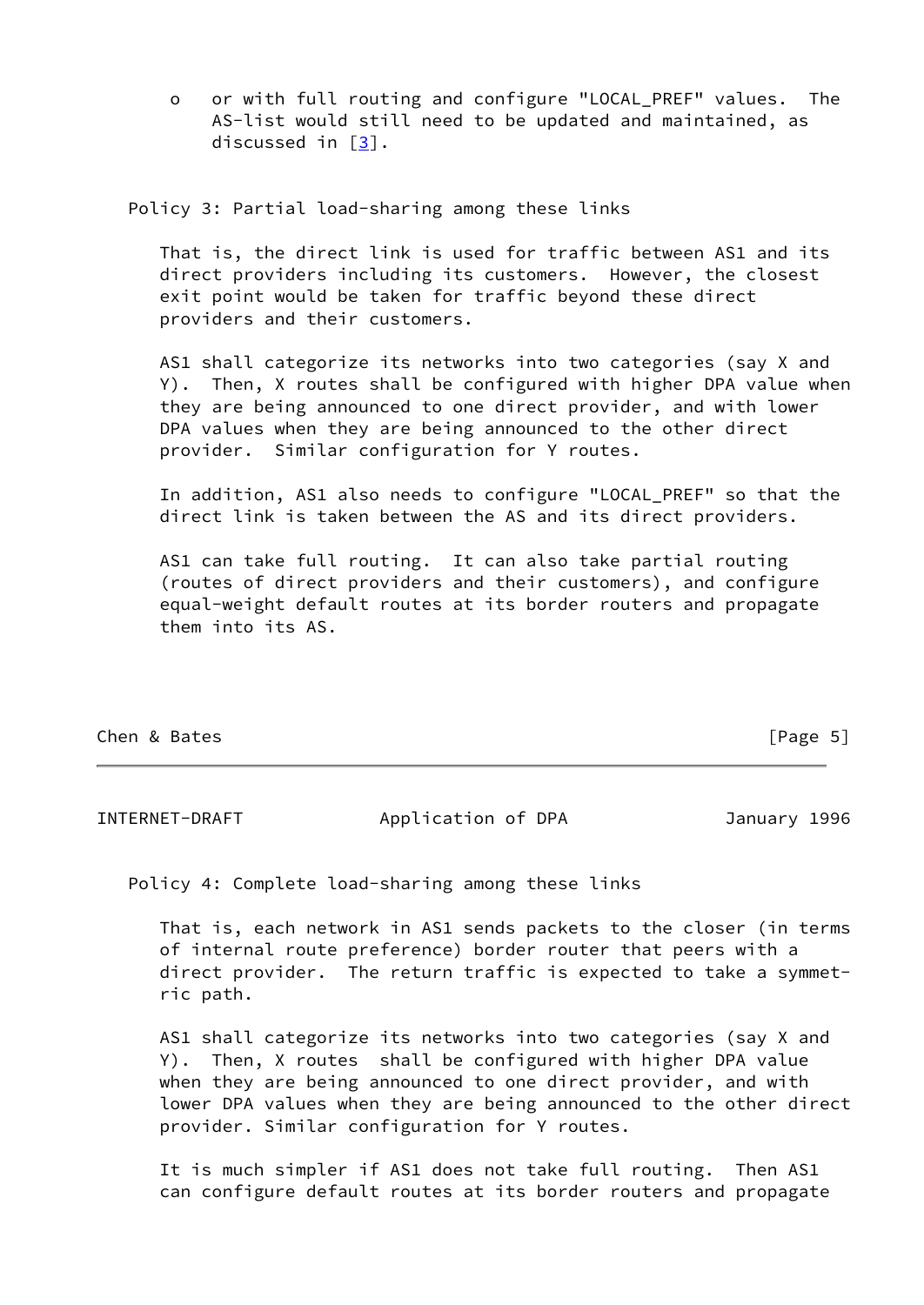them into its AS (via iBGP).

 If AS1 still prefers to take full routing, this policy can only be achieved if AS1 manipulates the AS-path length so that routes received from the direct providers would have equal AS-path length. However, the routes with their AS paths manipulated would not be propagated upstream. That is, the propagation of the superfluous information in the AS path would be limited to the AS and possibly its downstream ASs, rather than the whole Internet.

<span id="page-6-0"></span>[3](#page-6-0). Configure Preference for Routes with the DPA Attribute

 It is possible, although not common, that the DPA attribute has been set by one AS (say AS1), and another AS (say AS2) desires further preference between its direct providers. The following options are available for AS2:

 (1) AS2 uses the DPA attributes to do load sharing for routes other than AS1's. That is, AS2 does not include AS1's routes in load shar ing with respect to AS2's direct providers. Instead, AS2 can coordi nate with its direct providers to configure the proper "LOCAL\_PREF" values so that one provider is used as the primary, the other as the backup, for all of AS1's routes. This is to make sure that routing symmetry is maintained for routing to AS1. If there are multiple ASs that have configured the DPA attributes, then AS2 can perform load sharing by distribute (on per-AS basis) routes evenly with respect to its direct providers.

 (2) AS1 chooses to re-set the DPA attribute for route announcements including AS1's routes. This may well cause the DPA attributes set by AS1 not to be used by upstream BGP speakers (due to non-comparable DPA attributes).

Chen & Bates [Page 6]

INTERNET-DRAFT Application of DPA January 1996

 In many cases, Option (1) is probably preferred. However, Option (1) may not be able to maintain routing symmetry, either. It should be emphasized that when dealing with the complicated topologies of Internet connections, one needs to take into account its internal network topology, its connection to direct providers and to the major interconnection points. Coordination between providers is strongly recommended.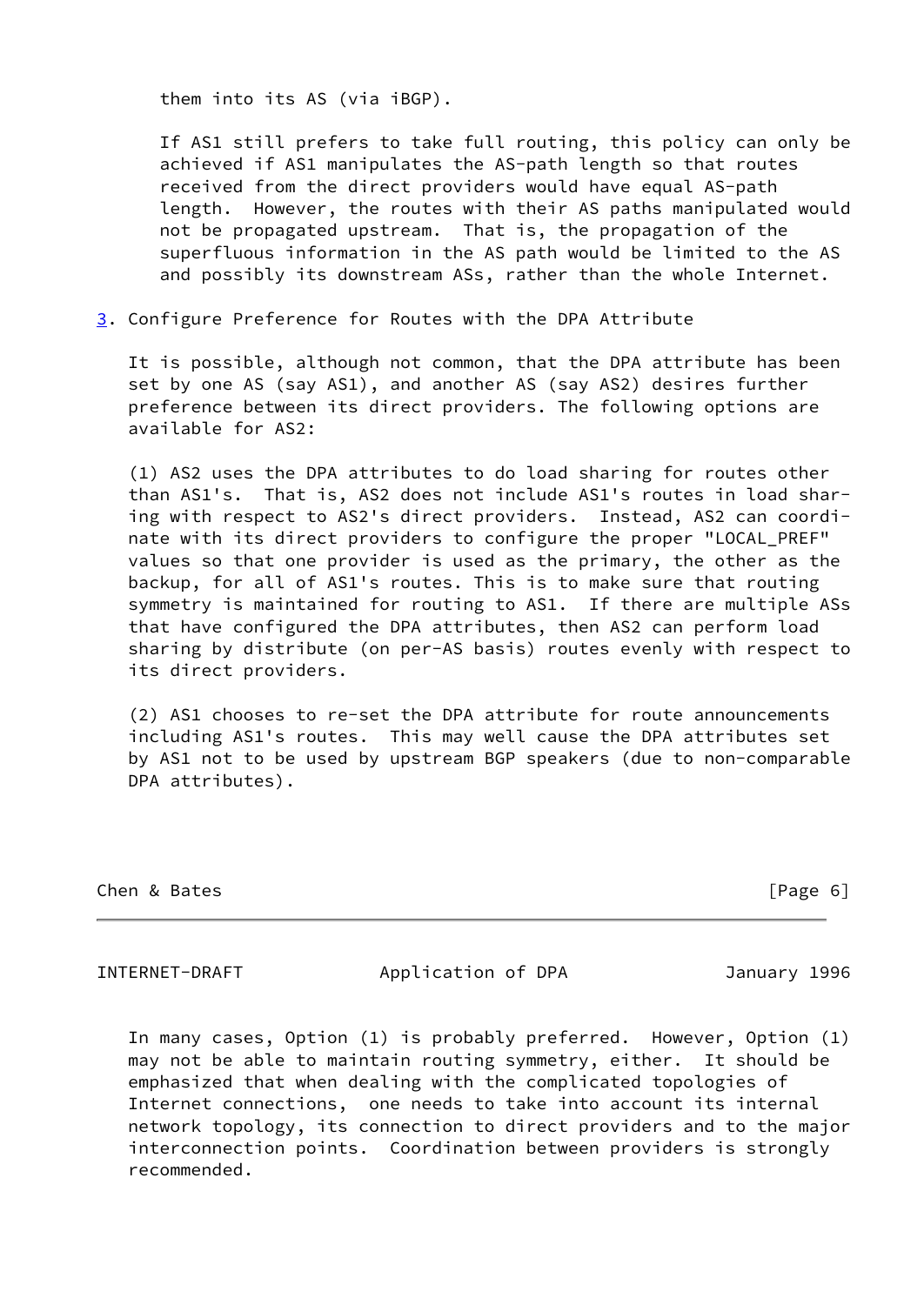The following example illustrates Option (1). In Figure 4, AS1 has two direct providers RSP1 and RSP2. AS1 does load sharing by setting DPA attributes for routes W and Z. RSP1 has direct providers ISP1 and ISP2, and wishes to do load sharing.



Figure 4

 In this example, RSP1 can use the DPA attributes to do load sharing for routes without the DPA attributes. For AS1's routes (such as W and Z) that are already configured with the DPA attribute, RSP1 can coordinate, with ISP1 or ISP2, to configure the proper "LOCAL\_PREF" value so that one acts as primary to reach routes of AS1. For instance, ISP1 configures lower "LOCAL\_PREF" value for all of AS1's routes so that the ISP1 - ISP2 link is preferred to reach AS1's routes. This would also ensure that ISP3 would use ISP2 to reach AS1's routes.

Chen & Bates [Page 7]

INTERNET-DRAFT Application of DPA January 1996

<span id="page-7-0"></span>[4](#page-7-0). Security Considerations